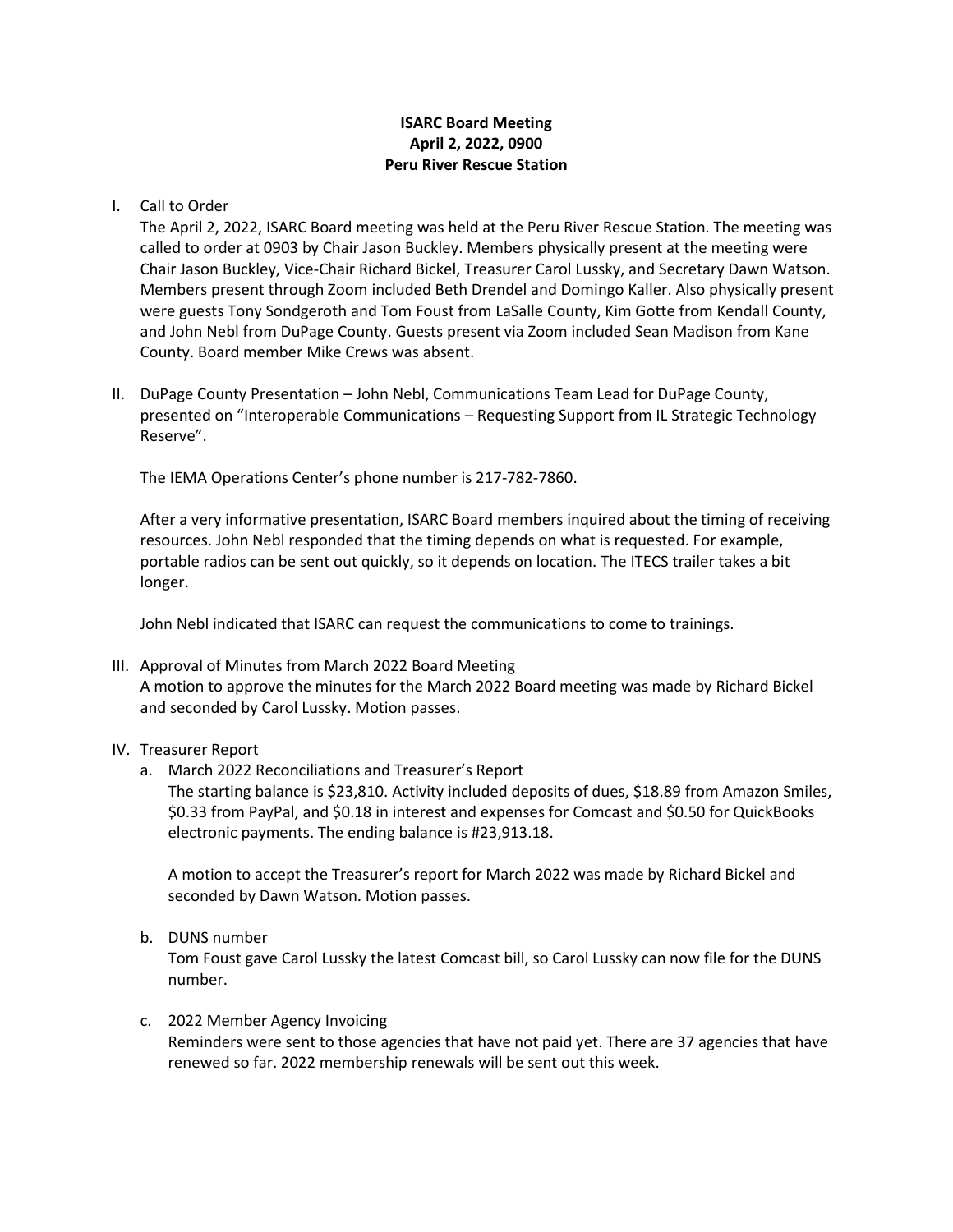### V. Public Comments None

#### VI. Old Business

### a. VFIS Insurance Renewal

Jason Buckley will resend the invoice to Carol Lussky. An annual renewal costs \$2,070, but only covers 19 members. It was thought that prices included up to 50 members, but VFIS indicated that was not included. If we include the additional members, the new cost is \$2,399.

A motion to approve payment to VFIS \$2399 for the annual liability policy for the ISARC Board and instructors was made by Carol Lussky and seconded by Richard Bickel. Motion passes.

b. IPEMA – M. Crews Tabled

### c. Bylaw amendment

Dawn Watson requested the Board to review the approved change to Article 13, Section 5 of the Bylaws. The Board indicated that the change was correct, as was approved at the March 2022, membership meeting.

#### VII. New Business

a. ISARC Annual Statement of Conflicts of Interest Policy

The ISARC Annual Statement of Conflicts of Interest Policy was distributed for signatures. An email, with the ISARC Annual Statement of Conflicts of Interest Policy and the Conflict of Interest Policy, will be sent to those Board members not physically present for signature.

b. Strategic Plan

It was suggested that each Board member review the 2020 Strategic Plan and bring suggested changes to the next Board meeting. Dawn Watson will send a copy of the 2020 Strategic Plan to the Board members.

#### c. Website Updates

The Covid 19 policy can be removed. Donation buttons for PayPal and information on Amazon Smiles should be added to the ISARC Home page.

The location of the conference will be added. ISARC's 501c3 status will also be added.

It was suggested that the Zoom link for the Board meetings be put on the home page and sent to the member agencies every month.

On the Resources page, the Incident Forms need to be updated. Kim Gotte distributed a revised Checklist for a Search of a Missing Person and Missing Person Questionnaire. Additional information fields for Special Needs were added to the last page of the Missing Person Questionnaire. The revisions were well received. It was noted that the revision dates need to be updated.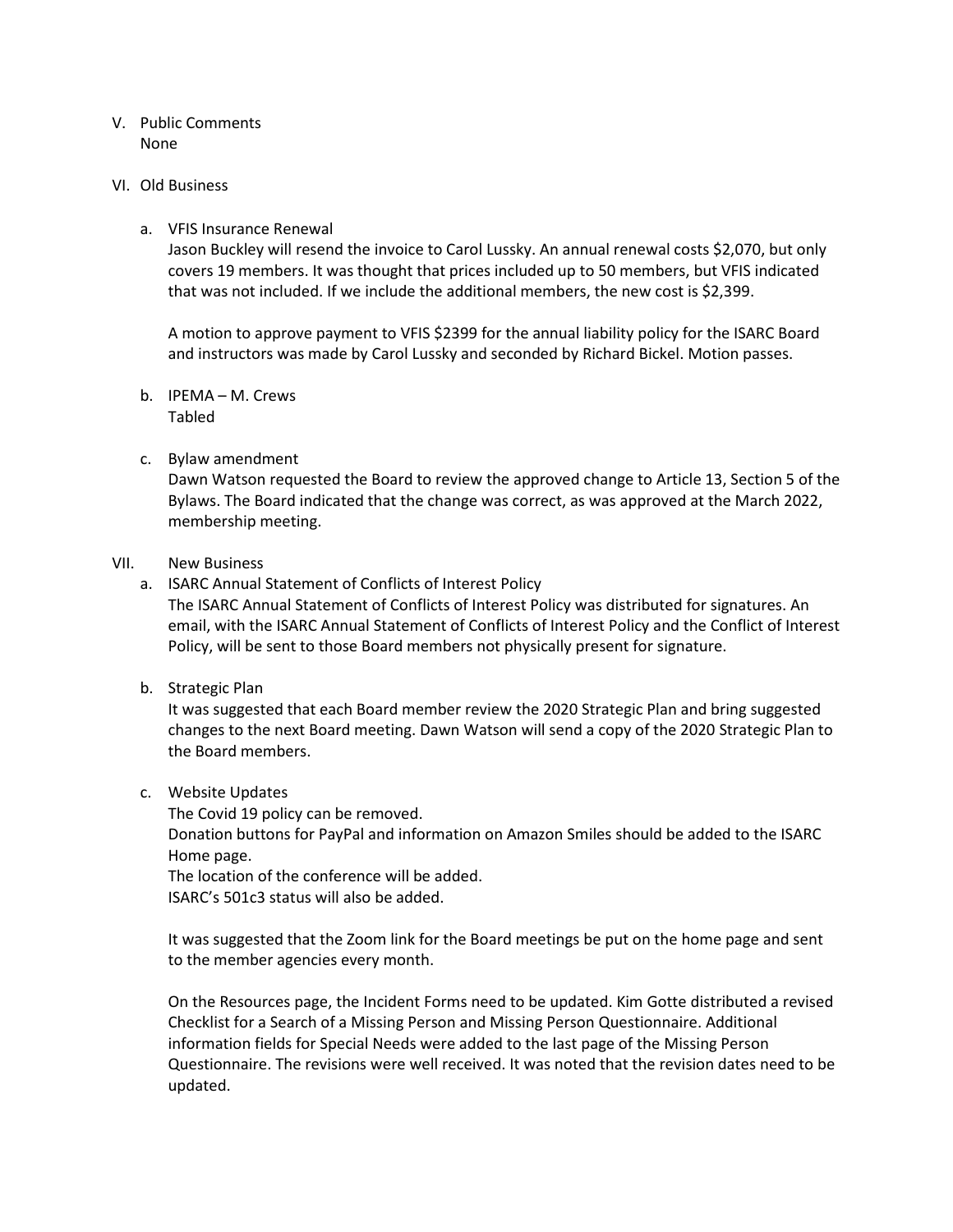Kim Gotte will update the revision date and send the forms to Dawn Watson to update on the website.

The top portion of these document will now be on all forms prepared by ISARC that are specific to Search and Rescue.

Motion to accept the improvements to the Search and Rescue forms, with changes to the revision date, was made by Carol Lussky and seconded by Richard Bickel. Motion passes.

d. Information Requests

New Request for kayakers – this request will be forwarded to Points of Contact and Dawn Watson will respond to the requestor.

The following INFO requests were responded to during the month of March: Dawn Severson– 3/22–Domingo Kaller and Kim Gotte Jonathan Paranjothy – K9 – 3/18 – Carol Lussky Andi Vacca – K9 – 3/16 – Carol Lussky

# e. Approvals

1. Instructors

John Bennet finished BNAV lead instructor requirements. A motion to approve John Bennett as a BNAV lead instructor was made by Carol Lussky and seconded by Richard Bickel. Motion passes.

2. Member Agencies

Kim Gotte received an email from Milton Township CERT. They have submitted an application and the dues. Motion to accept Milton Township CERT as a member agency was made by Dawn Watson and seconded by seconded by Carol Lussky. Motion passes.

St. Clair has submitted membership dues for 2021 and 2022.

Boone County has not submitted their dues yet.

3. Supporting/Honorary Membership None

# f. Committees

- 1. Conference Committee
	- a. The next Conference Committee meeting will be held after the May Board meeting, at 11:00am. Dawn Watson will send an invitation to the Conference Committee members.
	- b. The donation of \$1000 to the K9 units will be used towards the K9 Legal Presentation. The cost for the presentation is \$175 per person, with a minimum for 15 participants. Carol Lussky has 10 people tentatively committed to attending the presentation. Registration will be handled through the presenters. Breakfast and lunch will be provided by ISARC, using the donation funds. Remaining portion of the donation will be distributed to ISARC members who attend the presentation.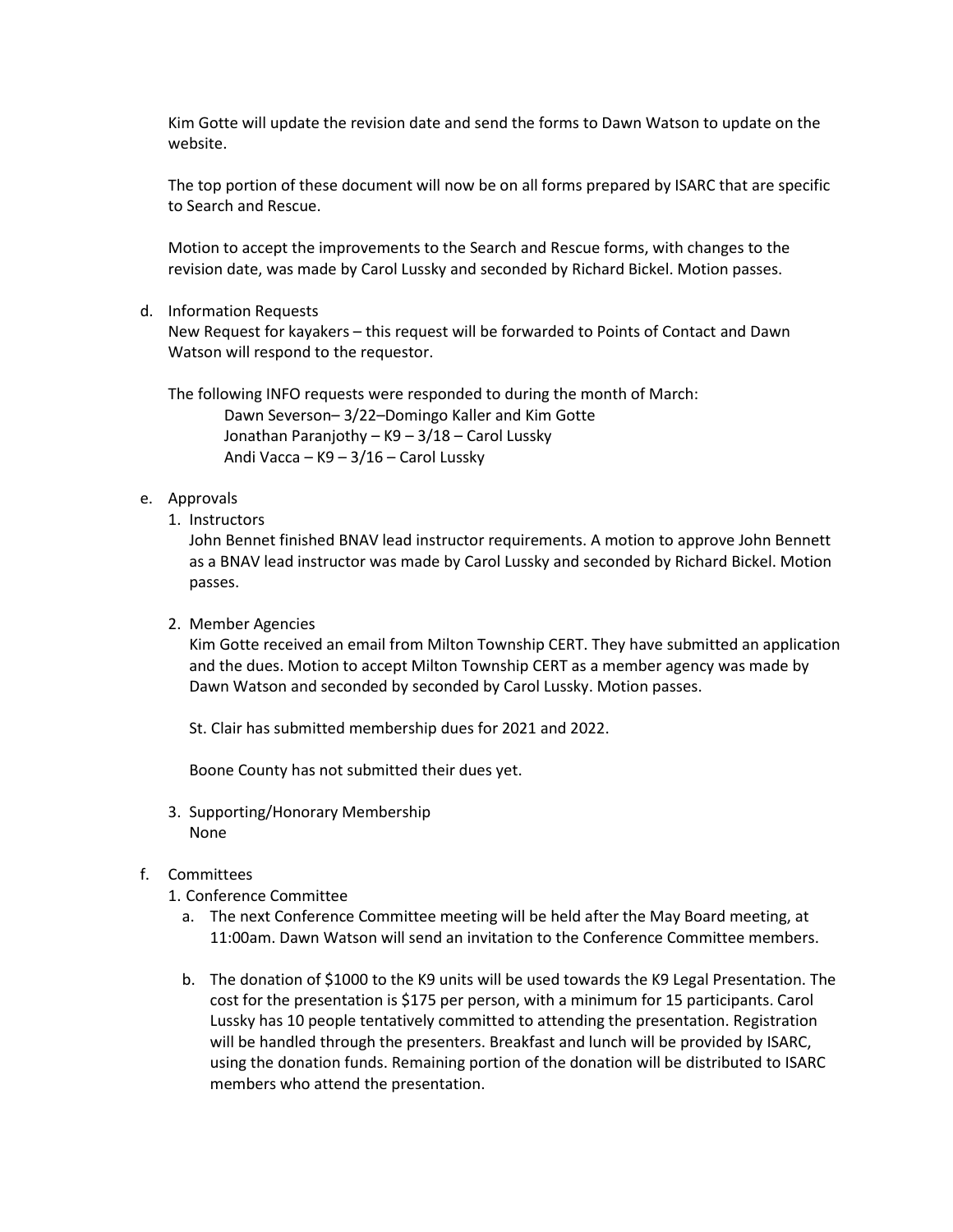- c. Janet recommended a presentation on K9 First Aid and already has a veterinarian who is willing to present. This presentation will replace the Knots session. Carol Lussky will confirm with the veterinarian.
- d. Lost Person Behavior will also be available on Friday. Fee for this is \$35, including lunch.
- e. ISARC needs to provide screens and projectors.
- f. Jason Buckley will ask Bryan Collett to talk to Fernando Moreira regarding presenting at the October conference, since he was on the schedule for the last two years. Fernando Moreira is still scheduled to present on Saturday from 1pm – 5:30pm. Fernando has Expedia travel credits from ISARC in his name that he can use.
- g. Kim Gotte will contact John Nebl to see if he interested in presenting for the last session before dinner on Saturday and supplying internet service or referring ISARC to someone else.
- 2. Curriculum/Training
	- a. The request to use the airline ticket for Fernando has received a final rejection and there are no further appeals. Kim Gotte will inform Bryan Collett about the final rejection notice.
	- b. Instructor Updates Date

Instructor updates will be scheduled for April 23 (Saturday) at 10am, and 26 (Tuesday) and 28 (Thursday) at 7pm. The updates should only take about one hour.

Kim Gotte is working with VFIS on the Sexual Harassment training.

The Curriculum/Training Committee has had four working sessions reviewing SARM, with another session scheduled for Wednesday at 11am. The committee will conduct a beta class, including people who have taken the class previously.

Justin Kness will be resigning from the committee. He is looking at expounding on the Task Book.

The committee has received feedback on GSAR training, so the committee is reordering the slides, and providing better explanations. The movies need to be edited for spelling errors and consistency with the PowerPoint presentation.

The committee will continue to ask instructors to give constructive feedback on BNAV and GSAR presentations.

c. Requests for Training

Lee County – Kim Gotte will send the request to lead instructors. Kim Gotte mentioned that most of Lee County's members don't go on a lot of searches since they aren't able to go in the field. Training will start with SARIO and BNAV. It was suggested that those who can't go into the field attend the classroom session but not take up a spot for someone who can go into the field.

Fayette County is starting over and would like a BNAV class.

Washington County has a BNAV scheduled for 5/21/22.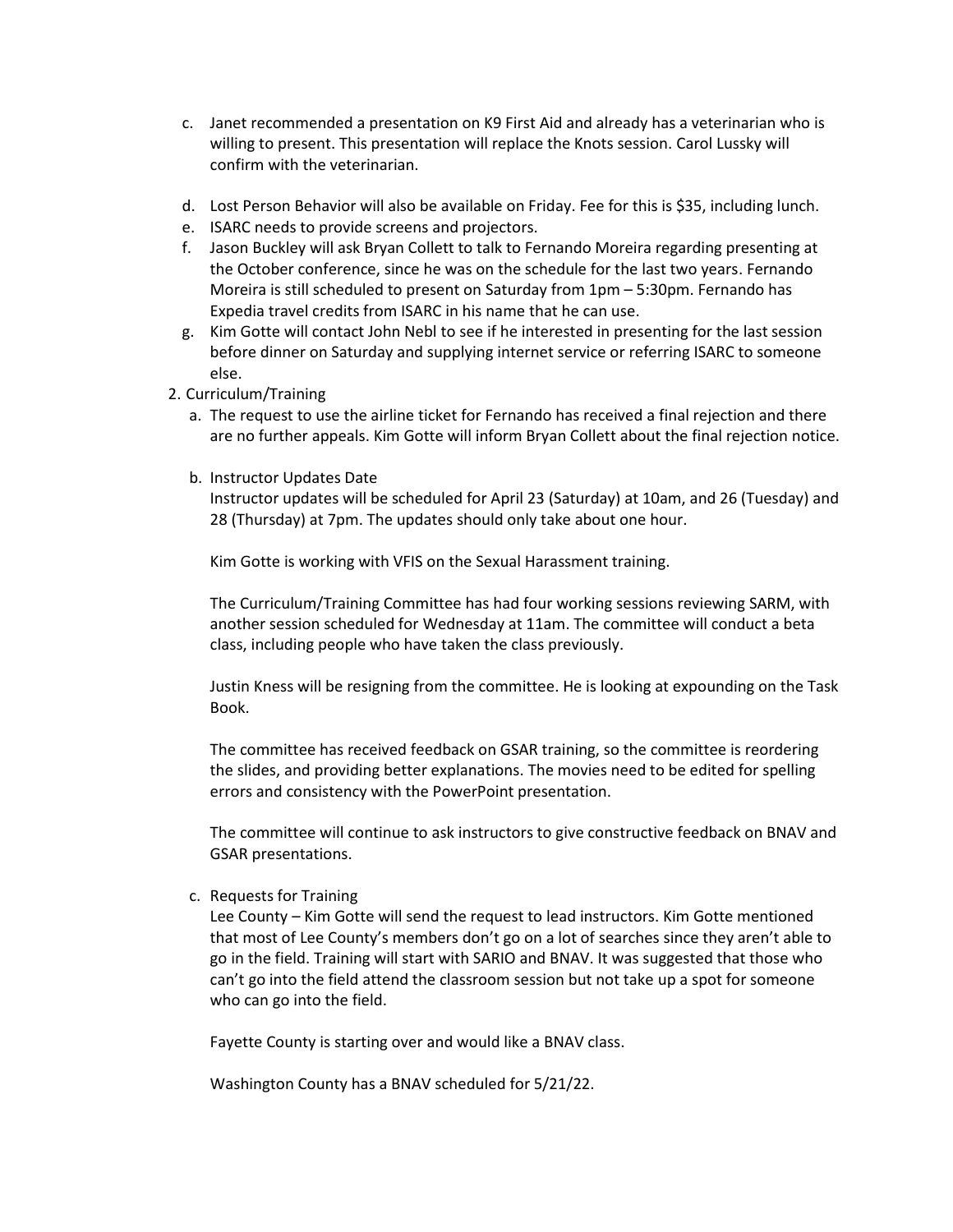Lake County had 12 people attend their BNAV. John Bennett and Domingo Kaller are the instructors for their upcoming GSAR class.

There may be changes to the dates for Tazwell County's trainings. Jason Buckley will confirm.

The Board and members of the Curriculum/Training Committee discussed ISARC's SARM and other agency's SARMs. Tom Foust believes that ISARC classes have set standards. If there are too many outside influences, it just mucks everything up. ISARC sets the standards and does the work. Training can always be changed, but it shouldn't be diluted by other trainings.

Bryan Collett and Jim Hanley mentioned other, non-ISARC, trainings during the membership meeting in March. There has been feedback to simplifying trainings. However, the Board agrees that ISARC should teach what we do at a search.

Kim Gotte suggested possibly implementing proficiency testing for members who have completed trainings through other agencies or previous experience, but the trainings would have to be up to the standards of NFMP, etc. Beth Drendel questioned who would decide whether someone passes a proficiency test and further stated that everyone should have to take ISARC's training.

3.Mutual Aid – Resource Guide Review

- a. Committee Chair No chair has been appointed yet. Richard Bickel will join the committee to represent the Board.
- b. Memorandum of Agreement No progress since the committee has not met.
- 4. Outreach

Tom Foust would like to draft a letter to the 102 IL Sheriffs to reintroduce ISARC. The Board agrees that this is a good next logical step.

Sean Madison indicated that the letter should indicate if the county already has a SAR team and is a member of ISARC.

- g. Board Discussion Workgroups
	- 1. ISARC Hot Line/Duty Officer Policy, Procedures, Guidelines Draft No updates.

2. I Am Responding (IAR) Plan Aurora will have a new person in charge of their SAR.

Members who were active in 2021 were included I Am Responding if they submitted their contact information.

There were multiple groups set up in I Am Responding: North, Central, and South regions for Ground, K9, Drone, and Water (only North).